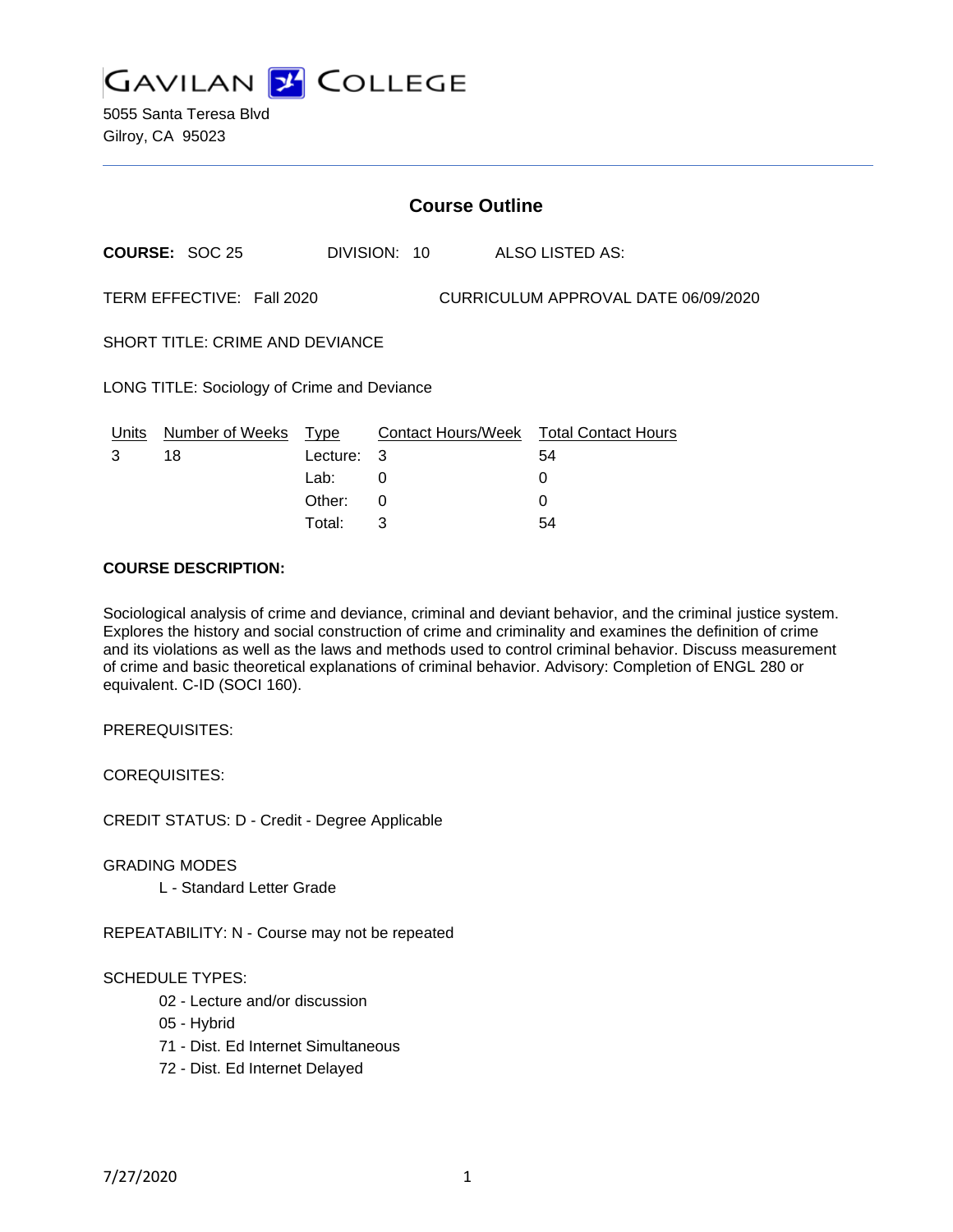# **STUDENT LEARNING OUTCOMES:**

By the end of this course, a student should:

1. Identify and explain various theoretical perspectives that have been used to explain deviant and criminal behavior.

2. Describe and critique the methodological techniques used to study crime.

3. Demonstrate knowledge of current practices within the criminal justice system and contemporary concerns with policing and mass incarceration.

4. Identify ways gender, race, and class relate to crime and justice.

# **CONTENT, STUDENT PERFORMANCE OBJECTIVES, OUT-OF-CLASS ASSIGNMENTS**

Curriculum Approval Date 06/09/2020

Course Learning Objectives:

At the conclusion of this course, the student should be able to:

1. Define the major concepts in criminology

2. Define the concept of social norms and explain why they exist in all cultures as a way to maintain social control.

3. Compare and contrast the sociological theories used to explain crime and criminal behavior.

4. Describe examples that illustrate the major criminology theories.

5. Compare and contrast the principles, procedures, and methods used by sociologists in the collection of crime-related data.

6. Analyze criminal patterns and trends.

7. Analyze society's means and methods of addressing criminal behavior.

8. Analyze crime rates and variations of criminality as they exist historically and cross-culturally and propose explanations for these variations.

9. Examine the role of the police, courts, and corrections as a means to enforce, sanction, and punish criminal acts.

10. Analyze the legal and criminal justice system as a social institution

11. Define and identify the types of crime and the people who commit them

12. Differentiate between actual crime and perceptions of crime

13. Analyze how race, gender, sexual orientation, age and class affect arrest, charging, and sentencing

14. Assess various types of intervention and prevention programs developed to reduce criminal behavior Course Topics:

Introduction to Crime and Criminology (3 hours)

This unit will introduce important terminology regarding the sociological study of crime, provide a brief overview of the history of criminology (e.g. classical criminology, positivism, the Chicago School, and contemporary criminology), and explain what criminologists do in their field of study.

## Studying Crime (3 hours)

This unit will explore methods of studying crime and the current and historical trends in criminal behavior. Important data sets will be covered and critiqued for their strengths and weaknesses and will include: the Uniform Crime Report (UCR), National Incidence Based Reporting System (NIBRS), The National Crime Victimization Survey (NCVS), and Monitoring the Future (MTF). Emphasis will be placed on distinctions between cross sectional and longitudinal data. Other methods covered will include observations, ethnography, and experiments. Trends in various types of crimes will be discussed.

## Victimology (3 hours)

This unit will explore the subdiscipline of victimology. Material covered will include the effects of crime on victims (e.g. economic, stress, fear, antisocial behavior), characteristics of victims, social factors associated with higher risk of victimization, and theories of victimization (e.g. lifestyle theories, deviant place theories, and routine activities theory).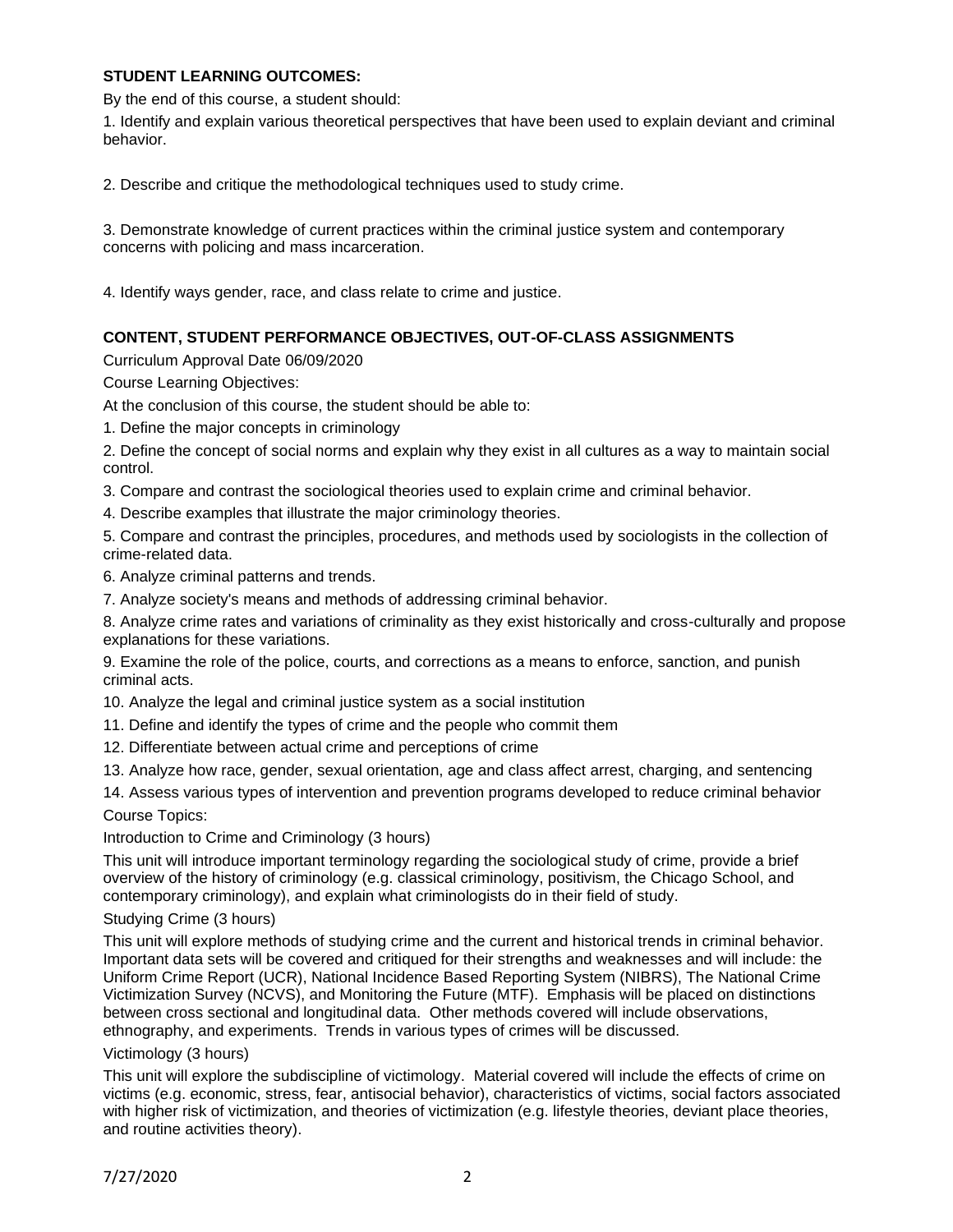Theories of Crime

### Rational Choice Theories (3 hours)

Unit will cover the rational choice theory of crime connecting back to the classical school of criminology. Focus will be on the rationality of crime, how rational choice theorists explain criminality, and how these theorists suggest we respond to crime (e.g. general and specific deterrence).

### Trait Theories (2 hours)

This unit will explore he foundations of trait theories and emphasize the sociological components of these theories. Unit will cover arousal theory, evolutionary theory, the role of genetics in crime, and Psychology trait theories. As this is a sociological focused class, sociological critiques of these particular theories will be emphasized.

### Social Structural Theories (4 hours)

This unit will explore the structural dynamics the produce criminality. Emphasis will be placed on thee role of poverty, discrimination, and other structural elements that reduce opportunity. Specific theories covered will include social disorganization theory, social ecology, theory of differential opportunity, and the strain theories (e.g. Robert Merton's anomie and Agnew's general strain theory).

### Social Process Theories (4 hours)

This unit will explore criminal behavior as part of a social process. Attention will be paid to how people are socialized into criminal behavior and that criminal behavior is learned. Specific theories will include: Sutherland's Differential Association theory, Sykes and Matza's Neutralization Theory, Bandura's Socail Learning Theory, and Hirchi's Social Bond Theory.

### Social Conflict Theories (3 hours)

This unit will explore critical criminology theories. Students will be introduced to Marxist theory and how it has been applied to criminology. The unit will also explore the Peacemaking Criminology, Convict Criminology, and Restorative Justice approaches situated in critical criminology.

### Developmental Theories (3 hours)

This unit will explore developmental approaches to understanding criminality. The life course perspective will be examined (e.g. problem behaviors, age of onset, pathways to crime, and adolescent-limited and life course persisters). Unit will also explore Sampson and Laub's Age-Graded Theory and Gottfredson and Hirshi's General Theory of Crime.

#### Crime Typologies

### Violent Crime (3 hours)

This unit will explore the causes of violence (e.g. psychological, evolutionary, and socialization, exposure, cultural, and substance use) and the various types of violence (e.g. rape, homicide, assault and battery, robbery, and Intimate partner violence). Focus will be placed on the legal definitions, trends, and correlates of each type.

#### Gangs (3 hours)

This unit will explore pathways into gangs, types of gangs, and policy responses to gangs.

#### Political Crime & Terrorism (3 hours)

This unit will cover types of political crimes (e.g. election fraud, treason, espionage), that nature and goals of political crime, and various forms of terrorism.

#### Enterprise Crimes (3 hours)

This unit will explore crimes of business enterprises, organized crime, and other economic crimes. Focus will be placed on white collar crime including the definitions, the extent and causes, and the consequence.

#### Public Order Crimes (3 hours)

This unit will focus on laws and behaviors criminalized for moral reasons. The unit will cover debates about morality and social harm of these offences. Specific crimes covered will include: sex offences, prostitution, pornography, and substance abuse.

#### Cyber Crime and Technology (3 hours)

This unite will cover the role of technology in the facilitation of crime. The unit will cover cyber theft (e.g. computer fraud, copyright infringement, identity theft), cyber vandalism, cyber terrorism and the societal effects of cyber crimes.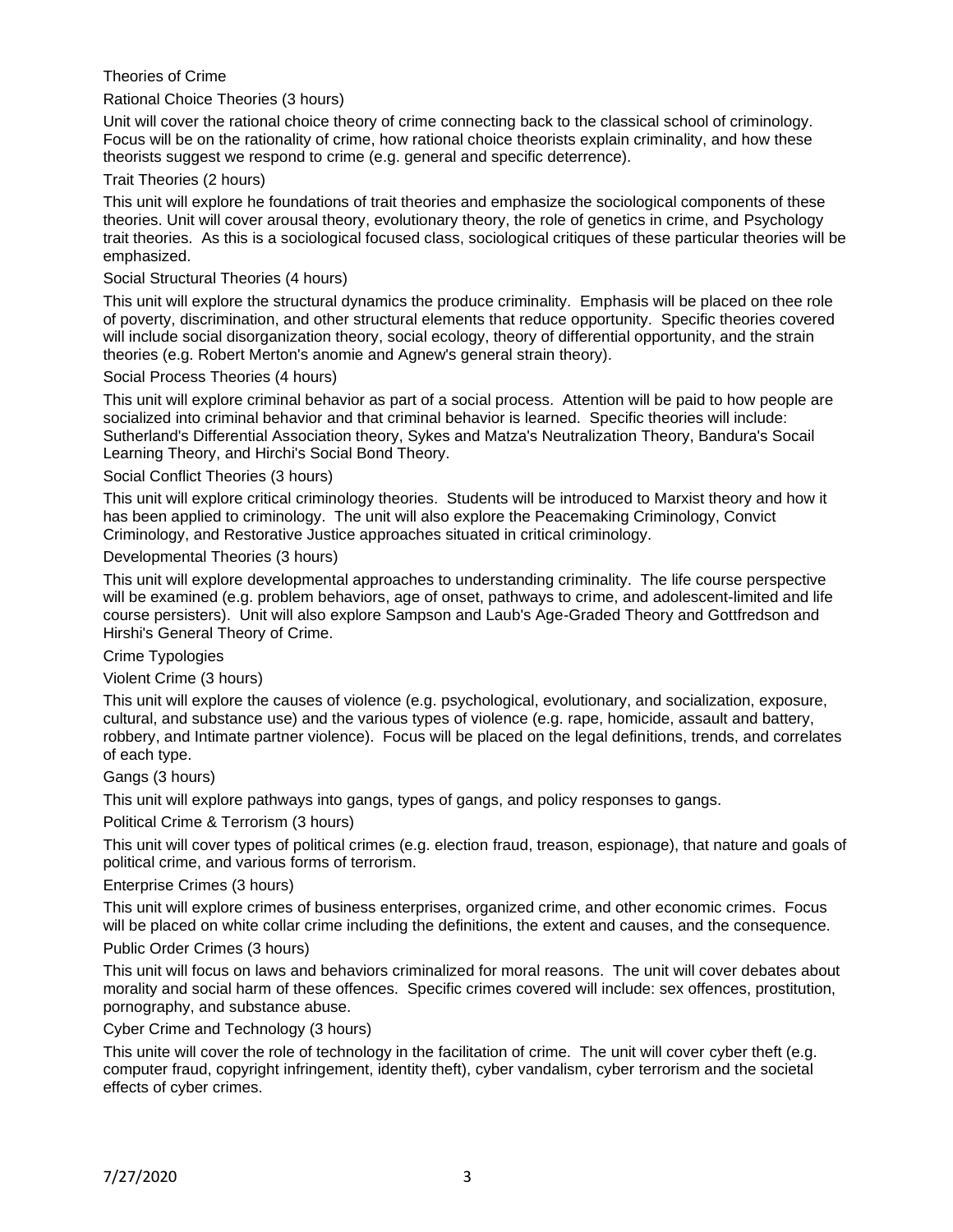## Criminal Justice System (3 hours)

This unit will provide an overview of the criminal justice system. The origins and structure of the American justice system will be explored as will specific models of justice (e.g. justice model, due process model, rehabilitation model, and restorative justice model). Unit will include a discussion of justice reform debates.

### Punishment and Correction (3 hours)

This unit will explore the historical and contemporary models of punishment and correction. This will include a brief history of the prison model (including the Pennsylvania/ Walnut Street Model and the Auburn System), overview of current prisons and jails system, overview of probation practices, and various other forms of sanctions (e.g. fines, forfeiture, bail). The goals of the criminal punishment will also be covered. Final Exam (2 hours)

# **METHODS OF INSTRUCTION:**

Methods of instruction may include the following: Lecture Discussion (class wide, small group, etc.) Activities Films, video clips, and other audio/visual media. In class and out of class written assignments and projects.

## **OUT OF CLASS ASSIGNMENTS:**

Required Outside Hours: 30 Assignment Description: Written Assignments (e.g. response papers, reading reflections, and/or journals) Required Outside Hours: 50 Assignment Description: Assigned Readings Required Outside Hours: 28 Assignment Description: Group Project or Research Paper

## **METHODS OF EVALUATION:**

Objective examinations Percent of total grade: 30.00 % Exams may include true/false, multiple choice, short answer, and essay questions. Writing assignments Percent of total grade: 70.00 % Writing assignments may include analysis of specific theories, current or historical issues within the criminal justice system, personal reflections on criminal and deviant behavior, and analysis of criminal justice policy.

## **REPRESENTATIVE TEXTBOOKS:**

Larry J. Siegel. Criminology. Boston USA: Cengage Learning,2018. This is one of the leading textbooks in the field of criminology. It covers a wide range of important topics. ISBN: 978-1337091848 Reading Level of Text, Grade: 12 Verified by: Nicholas Park